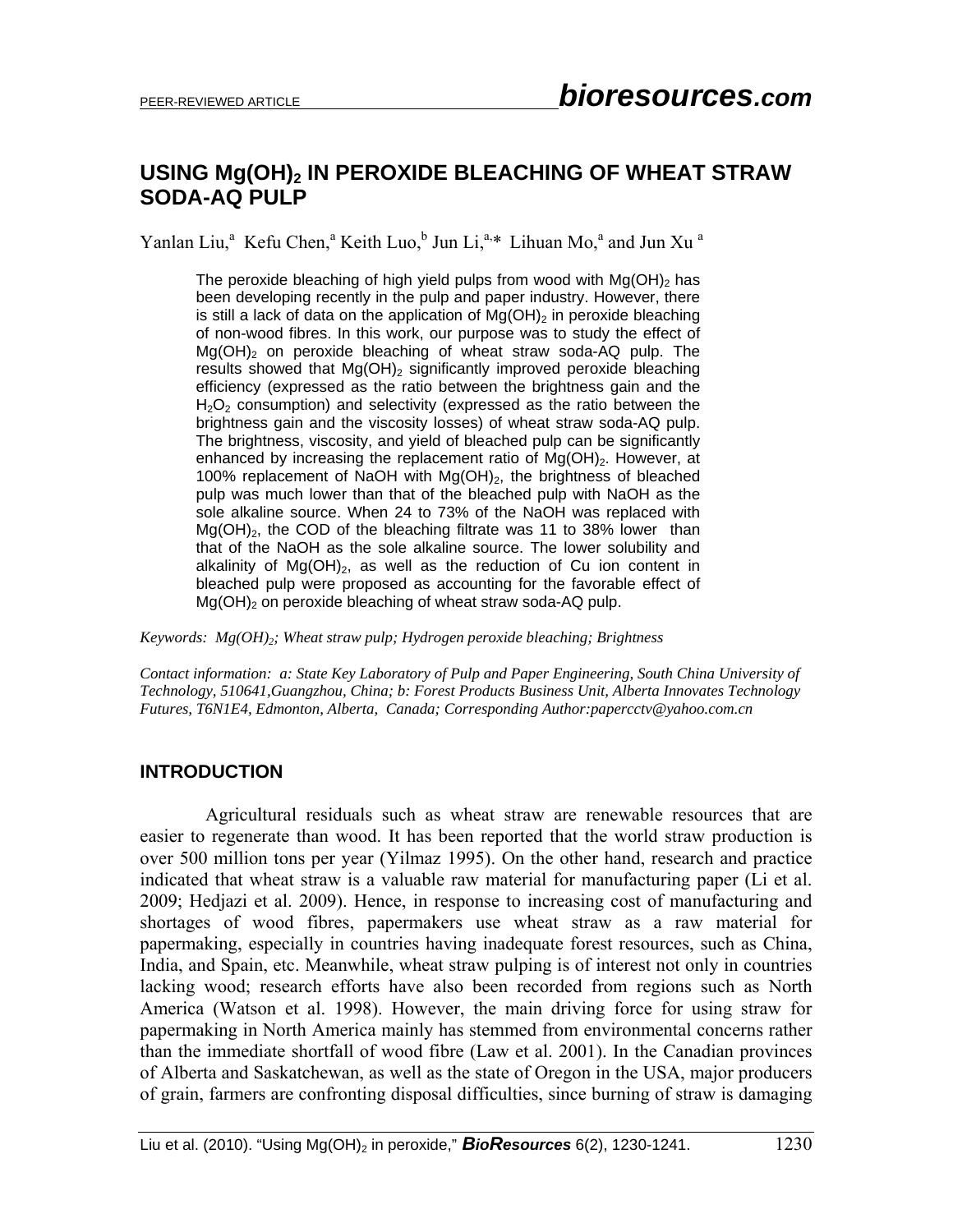to the environment. In addition, plowing the straw back into the ground is labor and cost intensive. Hence, wheat straw for pulp and papermaking is not only beneficial for environmental protection, but also promotes the economy of agriculture and society.

Pulp bleaching with hydrogen peroxide has become an attractive process to be used in both elemental chlorine-free (ECF) bleaching technology and totally chlorine free (TCF) bleaching technology. Hydrogen peroxide bleaching of pulp is typically carried out under alkaline conditions. The dissociation of hydrogen peroxide in alkaline media can be expressed as follows:  $H_2O_2 + HO \rightarrow HOO + H_2O$ . The hydrogen peroxide anion (HOO) is mainly responsible for the reduction of the chromophores concentration (Mota et al. 2007). The alkali source used in conventional pulp hydrogen peroxide bleaching is sodium hydroxide (NaOH). However, it has been indicated that the use of NaOH as a bleaching auxiliary had undesired side-effects in production practice (Ni 2005). In recognition of the drawbacks associated with the NaOH-based process, peroxide bleaching using magnesium hydroxide  $(Mg(OH)_2)$  has been receiving much attention recently. In fact, studies done by many researchers on various wood species has shown very interesting results (Zeinaly et al. 2009; He et al. 2008; Li et al. 2004). Mg(OH) $_2$  in a peroxide bleaching process can bring many benefits to pulp and paper mills, including a lower chemical oxygen demand, less formation of anionic trash, lower oxalate scaling, and higher bulk of the bleached pulps. On the other hand, magnesium hydroxide can provide a cost-effective partial replacement of sodium hydroxide and magnesium sulfate for chemical pulp, and the Squamish pulp mill has converted the existing magnesium sulfate system to magnesium hydroxide system in order to benefit from the significant cost savings (Thakore et al. 2005). However, the works described above mainly concerned high yield pulps from wood. There is still a lack of data on application of  $Mg(OH)$ <sub>2</sub> for peroxide bleaching of non-wood fibres.

For annual plant pulping the soda-AQ process has been employed most often (Hedjazi et al. 2009). The present work seeks to make a contribution to the study of  $Mg(OH)_2$  on peroxide bleaching of wheat straw soda-AQ pulp. There are two aspects of this problem to be addressed. The first question involves how the partial substitution of NaOH with  $Mg(OH)$ <sub>2</sub> may affect the characteristics of the bleached pulp and filtrate. The second problem relates to the effect of  $Mg(OH)_2$  on the metal ion profiles in the bleached pulp. Therefore, the results will be discussed in terms of brightness, viscosity, yield, ash, and metal contents of the bleached pulp, also including the residual  $H_2O_2$  and COD of the bleaching filtrates.

### **EXPERIMENTAL**

### **Materials**

Wheat straw was collected from Alberta, Canada. The stalks were chopped into 3 to 5 cm pieces, then wet-depithed and air-dried for pulping.  $50\%$  (W/W)  $H_2O_2$  solution, 50% (W/W)NaOH solution, diethylene triamine pentaacetic acid sodium salt (DTPA),  $MgSO<sub>4</sub>$ ,  $7H<sub>2</sub>O$ , and  $Mg(OH)<sub>2</sub>$  powder were analytical reagents, supplied by Fischer Scientific, while the  $40\%(W/W)$  Na<sub>2</sub>SiO<sub>3</sub> solution was supplied by EMD Chemicals Inc.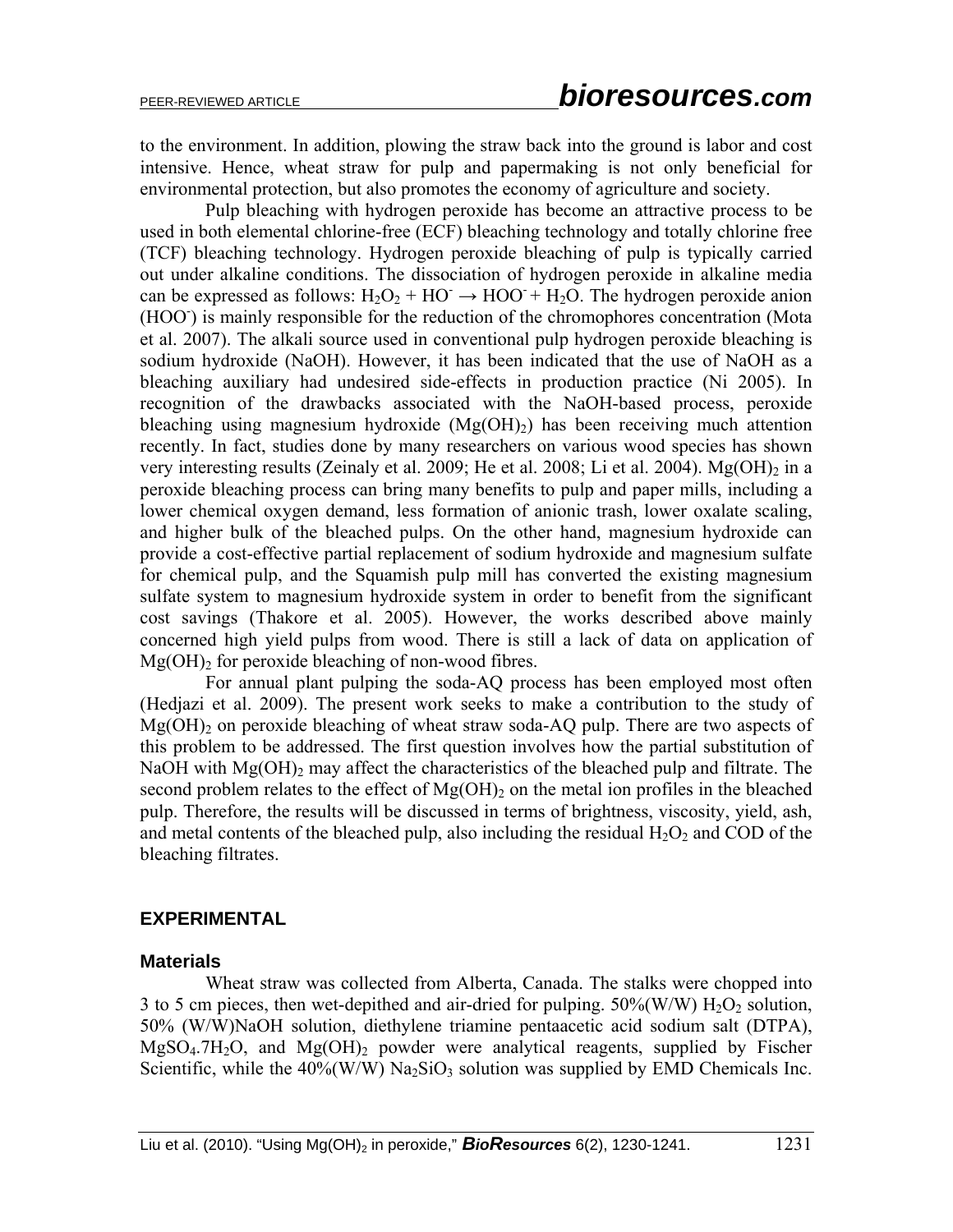All chemical charges used in pulping and bleaching experiments were expressed as percent on pulp oven dry (o.d.) basis.

### **Cooking**

 Pulping was carried out in the lab of the Forest Products Business Unit, Alberta Innovates Technology Futures. The laboratory digester system consisted of a 45 L reaction tank, a  $70$  L liquor tank, a  $95$  liters/min liquor pump, a 1 m<sup>2</sup> steam heat exchanger, and a computer control and data acquisition software system. The following experimental conditions were applied in the pulping: total alkali charge: 16%; liquor to wood ratio: 1:18; AQ charge:  $0.1\%$ ; cooking temperature: 160 °C; heating time to cooking temperature: 60 min; cooking time at  $160^{\circ}$ C: 60 min. After cooking, the wheat straw pulp was washed, disintegrated in a laboratory disintegrater, and then screened on a 0.15 mm laboratory slot screen. The screened pulp had a kappa number of 8.3, viscosity of 1189 mL.g<sup>-1</sup>, brightness of 40.1% ISO, and ash of 1.38%.

### **Peroxide Bleaching**

 The bleach liquors were prepared by adding, in order, the required amounts of sodium silicate, sodium hydroxide, diethylene triamine pentaacetic acid sodium salt (DTPA), magnesium sulfate, and hydrogen peroxide solution to the beaker containing distilled water. Then, the mixed solution was added to the pulp in a polyethylene bag. When  $Mg(OH)$ <sub>2</sub> was needed, it was added directly into the pulp before the bleach liquor. Good mixing was achieved with kneading for two minutes. The polyethylene bag was sealed and placed in a water bath for the desired retention time. The conditions for peroxide bleaching stage are listed in Table 1. The  $Mg(OH)_2$  replacement ratio was defined as the weight equivalent of  $Mg(OH)$ <sub>2</sub> that replaced NaOH, on a total alkaline charge of 3.00% NaOH, and was reported here as percent replacement. After the required retention time, a liquid sample was taken to determine the final pH, the residual peroxide, and COD. The pulp slurry was washed thoroughly with distilled water.

| $Mg(OH)2$ replacement<br>ratio $(%)$ | 0*   | 24   | 48   | 73   | 100  |  |
|--------------------------------------|------|------|------|------|------|--|
| NaOH (%)                             | 3.00 | 2.27 | 1.55 | 0.82 | 0.00 |  |
| $Mg(OH)_2$ (%)                       | 0.00 | 0.73 | 1.45 | 2.18 | 3.00 |  |
| $H_2O_2$ (%)                         | 4.00 | 4.00 | 4.00 | 4.00 | 4.00 |  |
| DTPA $(%)$                           | 0.20 | 0.20 | 0.20 | 0.20 | 0.20 |  |
| Silicate (%)                         | 3.00 | 3.00 | 3.00 | 3.00 | 3.00 |  |
| MgSO <sub>4</sub> (%)                | 0.50 | 0.50 | 0.50 | 0.50 | 0.50 |  |
| Temperature (°C)                     | 85   | 85   | 85   | 85   | 85   |  |
| Time (min)                           | 240  | 240  | 240  | 240  | 240  |  |
| Consistency (%)                      | 10   | 10   | 10   | 10   | 10   |  |

Table1. Operating Conditions for Peroxide Bleaching Stage

0**\*** = Control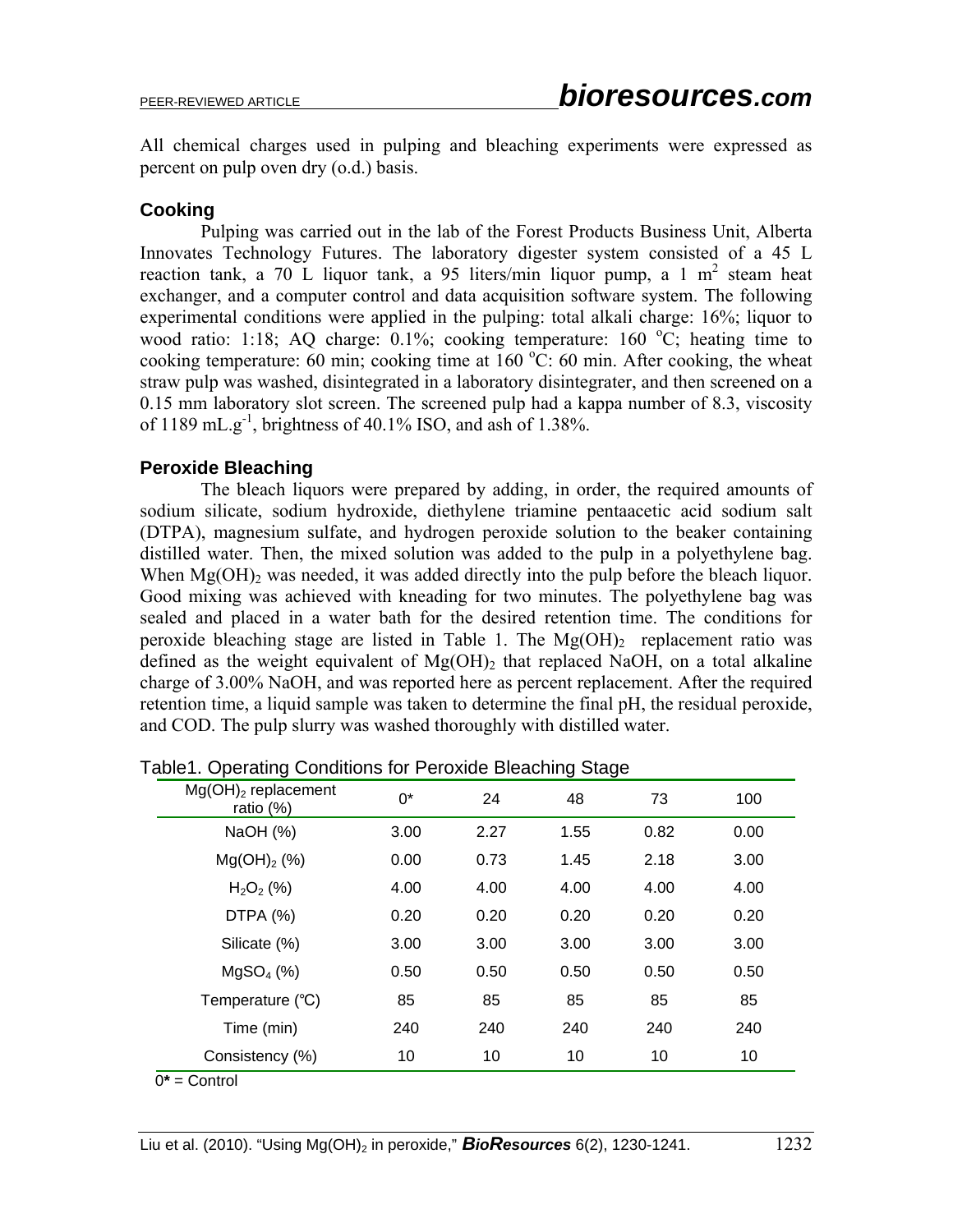#### **Pulp and Filtrate Characterizations**

The brightness pads were prepared according to TAPPI T218 and were measured with a Technibrite Micro TB-1C. The viscosity test was performed based on ASTMD1795-96. The contents of the metal ions, i.e., calcium, magnesium, manganese, iron, and copper ions, were measured with an inductively coupled plasma optical emission spectrometer (ICP), according to TAPPI T266.

The residual  $H_2O_2$  and COD of the filtrate were determined according to PAPTAC J.16 and PAPTAC H.3, respectively. The  $H_2O_2$  consumption was calculated as follows:

 $H_2O_2$  consumption (%) = Initial  $H_2O_2$  charge (%)-Residual  $H_2O_2$  charge (%)

### **RESULTS AND DISCUSSION**

### **Brightness and H<sub>2</sub>O<sub>2</sub> Consumption**

As can be seen in Fig. 1, the brightness of bleached pulp first increased significantly, then declined with the increase of the  $Mg(OH)$ <sub>2</sub> replacement ratio. In the range of 24 to 73% replacement ratio of  $Mg(OH)_2$ , the brightness of bleached pulp was much higher than that of the control (at  $0\%$  of Mg(OH)<sub>2</sub> replacement ratio). The result was consistent with that of bleaching mechanical pulps (Li et al. 2006).

When the replacement ratio of  $Mg(OH)$ <sub>2</sub> was 48%, the brightness of bleached pulp was the highest, 6.4% ISO higher than that of the control. However, at a 100% replacement ratio of  $Mg(OH)_{2}$ , the brightness of bleached pulp was much lower than that of the control, which was in line with the results for a CTMP hardwood pulp (Zhang et al. 2006).



**Fig. 1.** Effect of Mg(OH)<sub>2</sub> replacement ratio on the pulp brightness and  $H_2O_2$  consumption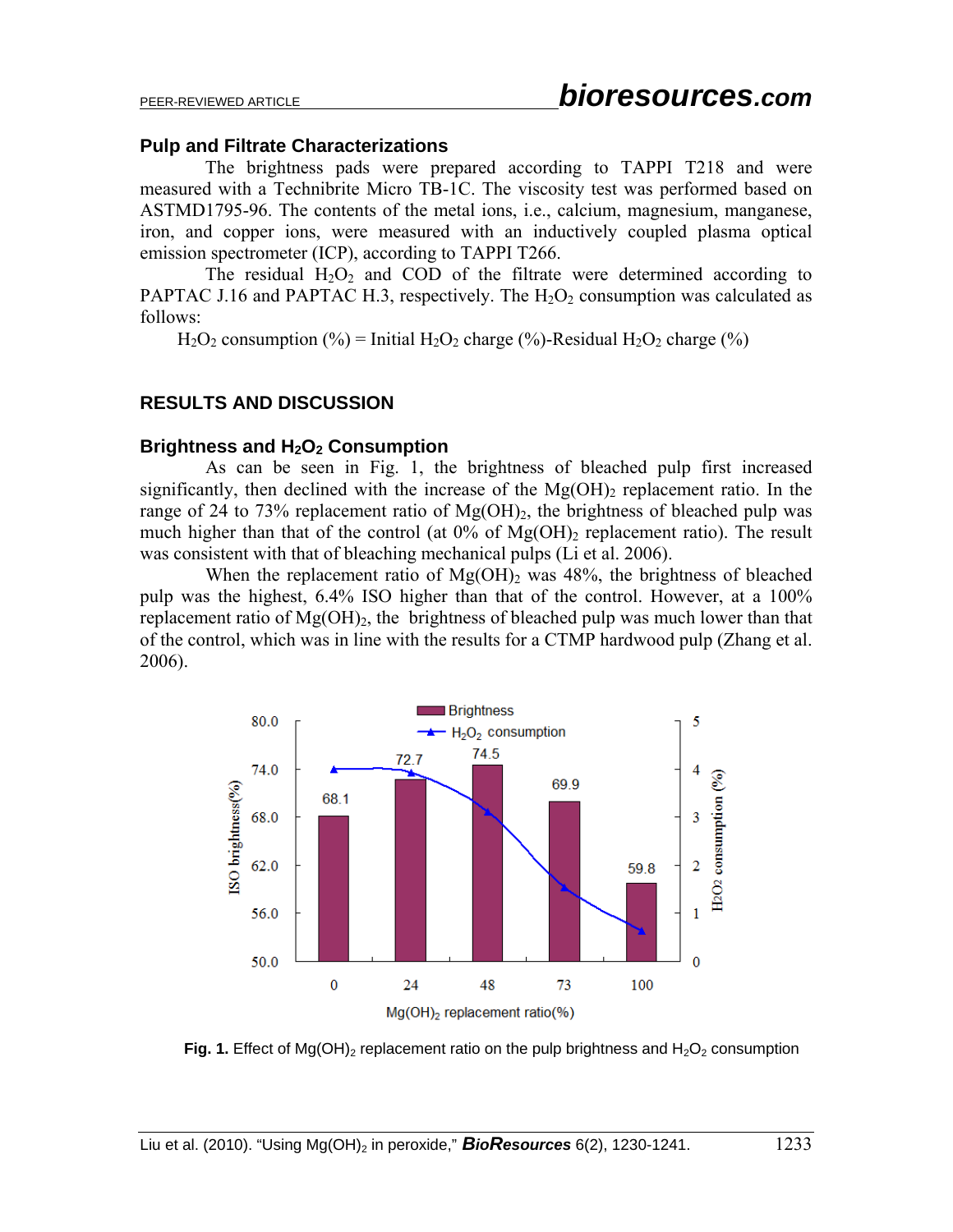The improved brightness gain may be partly explained by decreased alkaline darkening in the peroxide bleaching process. Alkaline darkening occurs during peroxide bleaching and has negative effects on the brightness of bleached pulps (He et al. 2004). When  $Mg(OH)$ <sub>2</sub> was partially substituted for NaOH, the pH was lower than that of the control due to the lower solubility and alkalinity of  $Mg(OH)_{2}$ , as indicated by Fig. 2. As a result, the decrease of alkaline darkening would be partially responsible for the higher brightness. But at a 100% replacement ratio of  $Mg(OH)$ , the brightness of bleached pulp was much lower than that of the control, supposedly because of the very low initial pH, just 9.2. In hydrogen peroxide bleaching, suitably strong alkaline conditions are needed to activate  $H_2O_2$  by generating the reactive perhydroxyl anion (HOO). If the alkalinity is too low to generate HOO- sufficiently, the brightness gain of bleached pulp would be limited. Therefore, total replacement of NaOH with  $Mg(OH)_2$  had an adverse effect on the brightness of bleached pulp. As far as the brightness was concerned, the replacement ratio of NaOH with  $Mg(OH)_2$  can reach up to 73% in a certain range of alkalinity.



**Fig. 2.** Initial pH and final pH in peroxide bleaching

Meanwhile, the peroxide consumption decreased significantly, from 4.00% to 0.63%, with the increase of  $Mg(OH)$  replacement ratio, as shown in Fig. 1. For the similar brightness level of bleached pulp at 0% and 73% replacement of NaOH with  $Mg(OH)_2$ , the peroxide consumption decreased from 4.00% to 1.54%. The residual peroxide level in the filtrate was very high as comparing to that of the control. Consequently,  $Mg(OH)$ <sub>2</sub> was efficient at reducing the rate of peroxide consumption. Similar results have been obtained by other researchers (Lapierre et al. 2003). The recycle of residual peroxide of the filtrate back into the bleaching liquor has the potential to save chemical costs (Johnson et al. 2002). However, other researchers reported that a higher  $Mg(OH)$ <sub>2</sub> charge caused more hydrogen peroxide consumption when bleaching mechanical pulp (Li et al. 2006). The reason for this difference may be that the  $Mg(OH)_{2}$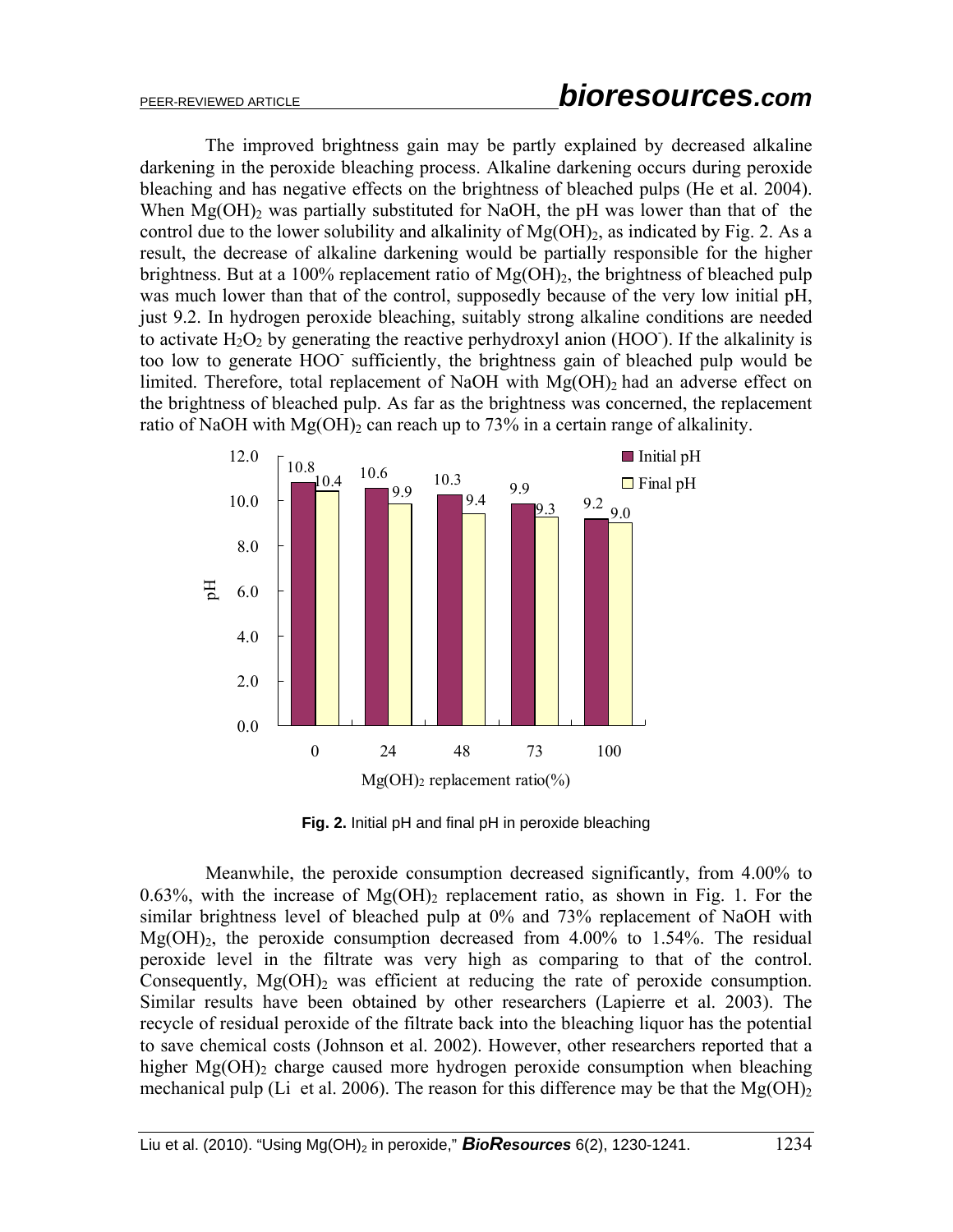industrial slurry used by Li et al. may have contained impurities that included transition metals ions. When more  $Mg(OH)_2$  was charged, more transition metal ions were introduced into the system, which hence increased the unintended consumption of hydrogen peroxide. But the  $Mg(OH)_2$  powder used in present study was USP/FCC grade, having higher purity and containing fewer transition metal ions. Therefore, the effect of transition metal ions in  $Mg(OH)$ <sub>2</sub> on peroxide consumption was negligible.

Additionally, it was found that the bleaching efficiency (expressed as the ratio between the brightness gain and the  $H_2O_2$  consumption) consistently increased with the increase of replacement ratio of  $Mg(OH)_2$ , as indicated by Fig. 3. However, the brightness of bleached pulp at 100% replacement ratio of  $Mg(OH)$ <sub>2</sub> was much lower than that of the control because of the very low consumption  $(0.63\%)$  of  $H_2O_2$ . For brightness, the bleached pulp achieved the highest brightness at  $48\%$  replacement ratio of Mg(OH)<sub>2</sub>.



**Figure 3.** Effect of Mg(OH)<sub>2</sub> replacement ratio on bleaching efficiency

### **Viscosity and Yield**

Another benefit of  $Mg(OH)_2$  on wheat straw soda-AQ pulp peroxide bleaching was much higher viscosity and yield of the bleached pulp, as shown in Fig. 4. The viscosity and yield of bleached pulp consistently increased with  $Mg(OH)$ <sub>2</sub> replacement ratio. When the brightness reached the maximum value at 48% replacement ratio of  $Mg(OH)_2$ , the viscosity and yield of bleached pulp were higher than that of the control by  $107 \text{ mL} \cdot \text{g}^{-1}$  and  $7.3\%$ , respectively. The presence of a strong alkali could facilitate hemicelluloses and cellulose degradation, causing the reduction of yield and viscosity of the bleached pulp. Partial substitution of weakly alkaline  $Mg(OH)$ <sub>2</sub> for NaOH promoted peroxide bleaching and protection of the carbohydrates.

The bleaching selectivity (expressed as the ratio between the brightness gain and the viscosity losses) was significantly enhanced at first, then decreased at a 100% replacement ratio of  $Mg(OH)_2$ , as shown in Fig. 5. The reason for this was that at a 100% replacement ratio of  $Mg(OH)_2$  a much lower brightness of bleached pulp caused the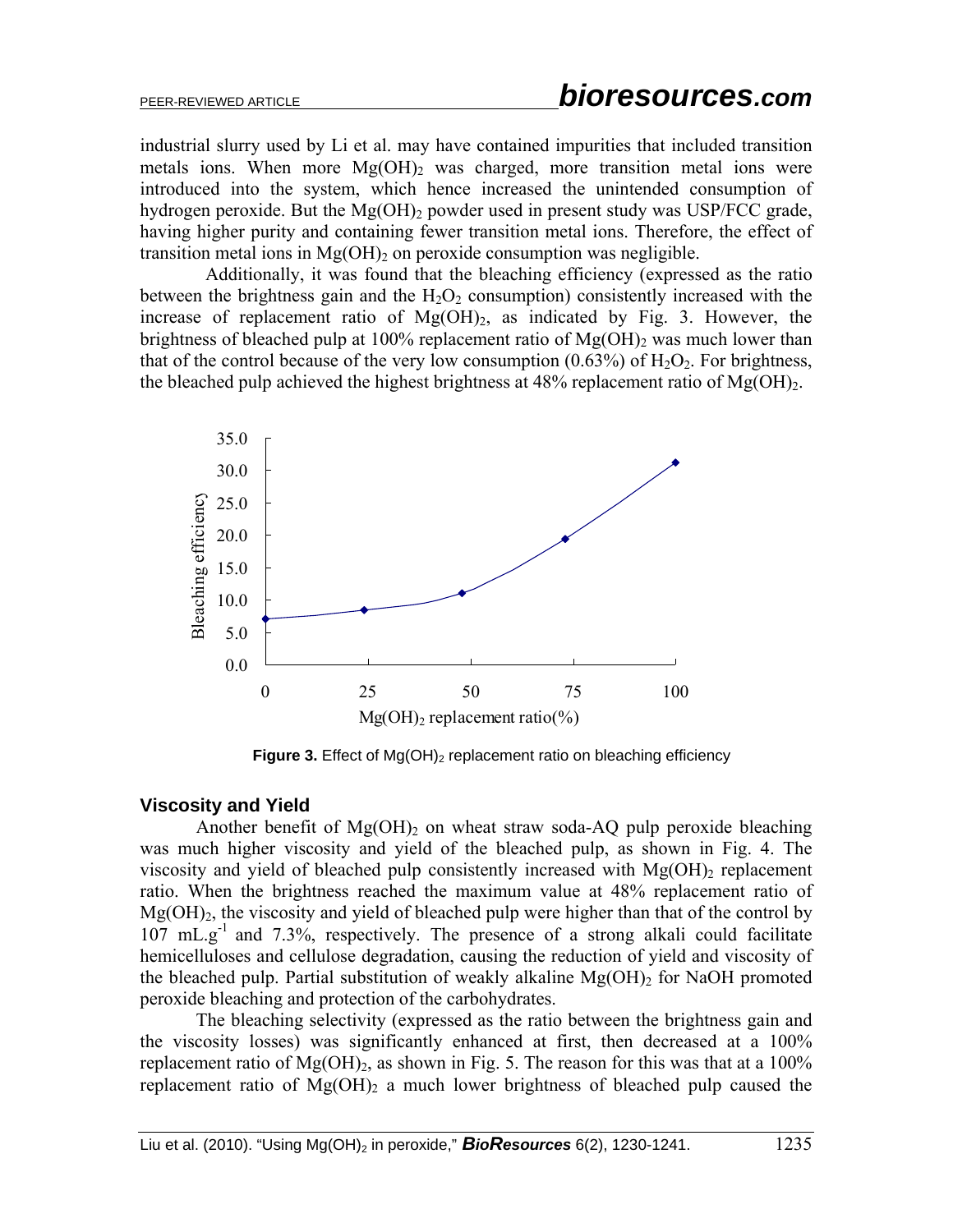reduction of brightness gain, even though the viscosity losses of bleached pulp decreased continually. But the bleaching selectivity of  $Mg(OH)_2$  peroxide process remained higher than with NaOH as the sole alkaline source, as shown in Fig. 5.



**Figure 4.** Effect of Mg(OH)<sub>2</sub> replacement ratio on the viscosity and yield



Figure 5. Effect of Mg(OH)<sub>2</sub> replacement ratio on bleaching selectivity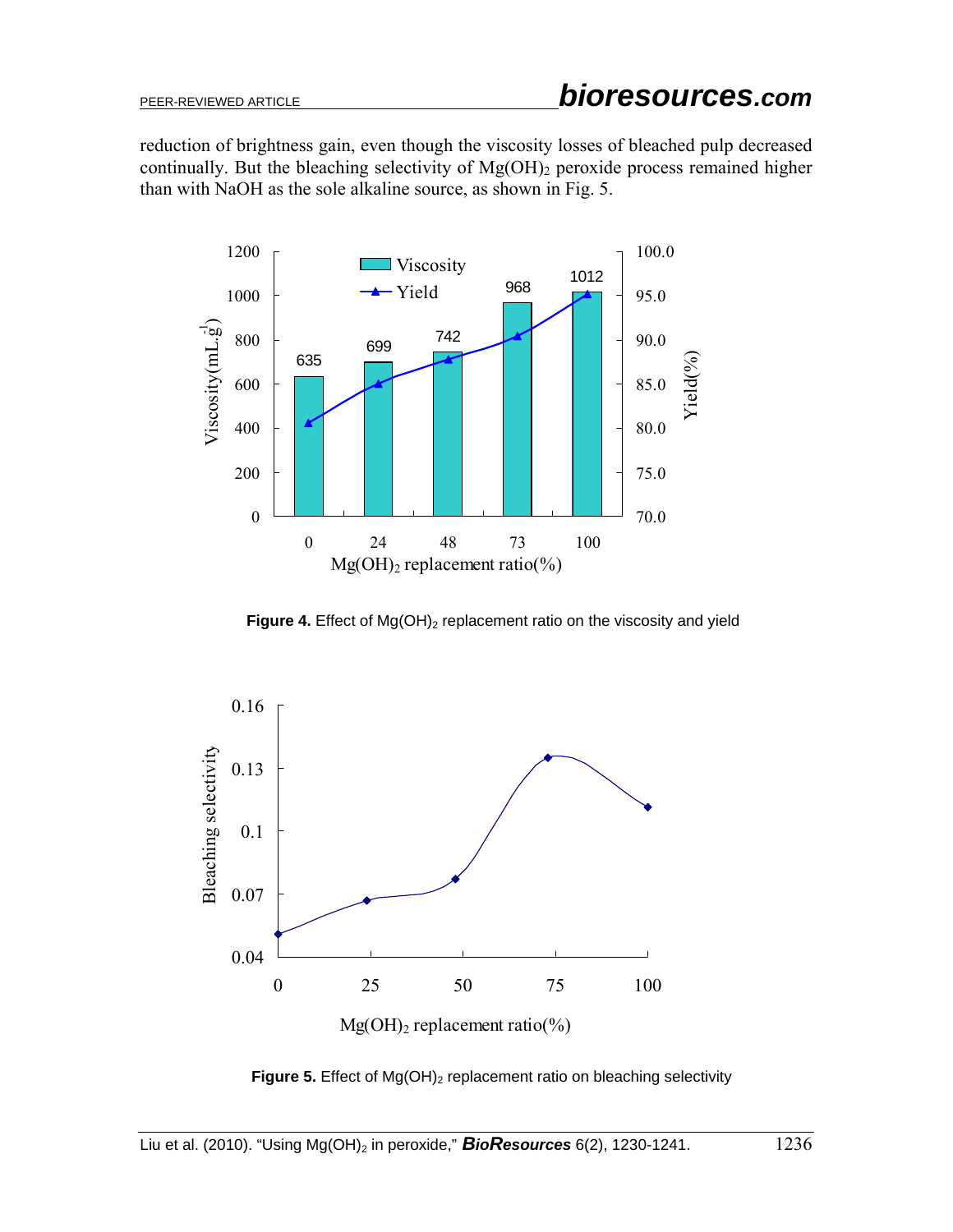### **COD**

As indicated in Fig. 6, the COD load of bleaching filtrates at 24 to 73% replacement ratio of  $Mg(OH)$ <sub>2</sub> were lower than that of the control (11 to 38%). Therefore, the costs associated with effluent treatment would be significantly decreased due to the substantial reduction of COD. The lower solubility and alkalinity of the  $Mg(OH)$ <sub>2</sub> were believed to be the cause of the lower COD formation (Zeinaly et al. 2009). The higher COD value of filtrate from the control was attributed to the strong alkalinity of NaOH, resulting in a higher pH (Fig. 2) that decomposed peroxide to produce hydroxyl radicals, which then oxidized the polysaccharides. The oxidized polysaccharides undergo chain cleavage by beta-elimination and subsequent degradation reactions.



**Figure 6.** Effect of Mg(OH)<sub>2</sub> replacement ratio on the COD of filtrates



**Figure 7.** The relation of COD with viscosity, yield of bleached pulp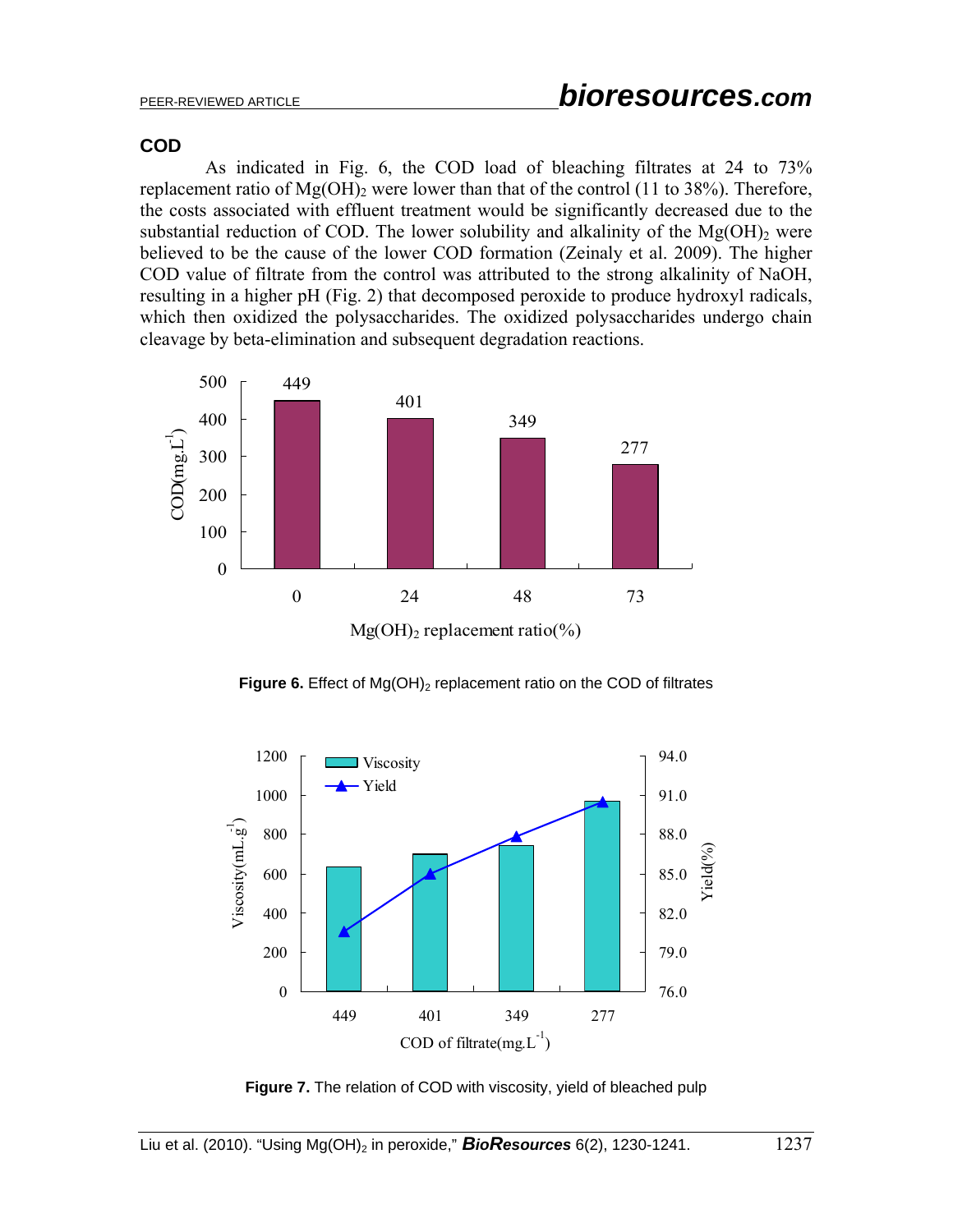Figure 7 shows the relations among the COD, viscosity and yield of bleached pulp. The viscosity of bleached pulp continuously increased as the COD decreased. In addition, the pulp yield increased linearly with the decrease of COD. The lower COD is consistent with a higher yield and viscosity of bleached pulp, since the COD may come from dissolved carbohydrates, lignin, and other organic substances in the bleaching filtrate (He et al. 2004).

### **Metal Ions Content**

Previous research suggested that magnesium hydroxide functioned as a cellulose protector by capturing and precipitating transition metal ions as metal hydroxides (Thakore et al. 2005). Metal hydroxides that were less soluble than magnesium hydroxide precipitated out as a result of the reaction between metal ions present in the bleach system and hydroxyl ions derived from magnesium hydroxide. Table 2 lists the solubility products (Ksp) for various metal hydroxides (Lide et al. 2001; Dence et al. 1996).

| Metal hydroxides    | Solubility product constant(Ksp) |
|---------------------|----------------------------------|
| Fe(OH) <sub>3</sub> | $2.8*10^{-39}$                   |
| Cu(OH) <sub>2</sub> | $2.2*10^{-20}$                   |
| Fe(OH) <sub>2</sub> | $4.9*10^{-17}$                   |
| Mn(OH) <sub>2</sub> | $2.0*10^{-13}$                   |
| Mg(OH) <sub>2</sub> | $5.6*10^{-12}$                   |

| Table 2. Solubility Product Constants (Ksp) of Metal Hydroxides |
|-----------------------------------------------------------------|
|-----------------------------------------------------------------|

On the other hand, some authors have concluded that peroxide decomposition during pulp peroxide bleaching stage is largely determined by transition metals associated with the pulp fiber (Lapierre et al. 2003). To study the effect of  $Mg(OH)$ <sub>2</sub> on metal ions profile of bleached pulp, the content of metal ions in unbleached pulp and bleached pulp were determined.

| ັ<br>. .                    |                |         |        |                     |                |         |
|-----------------------------|----------------|---------|--------|---------------------|----------------|---------|
| $Mg(OH)2$ replacement ratio | Cu             | Fe      | Mn     | Mg                  | Cа             | Ash     |
| %                           | $(mg.kg^{-1})$ | (mg.kg) | (mg.kg | (mg.kg <sup>-</sup> | $(mg.kg^{-1})$ | $(\% )$ |
| Unbleached pulp             | 185            | 55      | 11     | 1554                | 1564           | 1.38    |
|                             | 84             | 23      | 6      | 982                 | 854            | 0.78    |
| 24                          | 73             | 24      | 6      | 1428                | 730            | 1.13    |
| 48                          | 79             | 23      | 6      | 1466                | 729            | 1.17    |
| 73                          | 74             | 25      | 6      | 1925                | 763            | 1.33    |
| $\sim$                      |                |         |        |                     |                |         |

|  |  | Table 3. Effect of Mg(OH) <sub>2</sub> Replacement Ratio on Pulps' Metal lons Content |
|--|--|---------------------------------------------------------------------------------------|
|--|--|---------------------------------------------------------------------------------------|

**\*** = Control

The results presented in Table 3 showed that the Cu ion content of bleached pulp was lower than that of the control and had no appreciable change when the replacement ratio of  $Mg(OH)$ <sub>2</sub> increased from 24% to 73%. It can be supposed that part of Cu ion was weakly bonded with fiber and precipitated out, since the Ksp of  $Cu(OH)_{2}$  is much lower than  $Mg(OH)$ <sub>2</sub> (Table 2). The residual Cu ion is much more strongly bonded with the fibre, presumably due to formation of the chemical bonds, and less easily absorbed by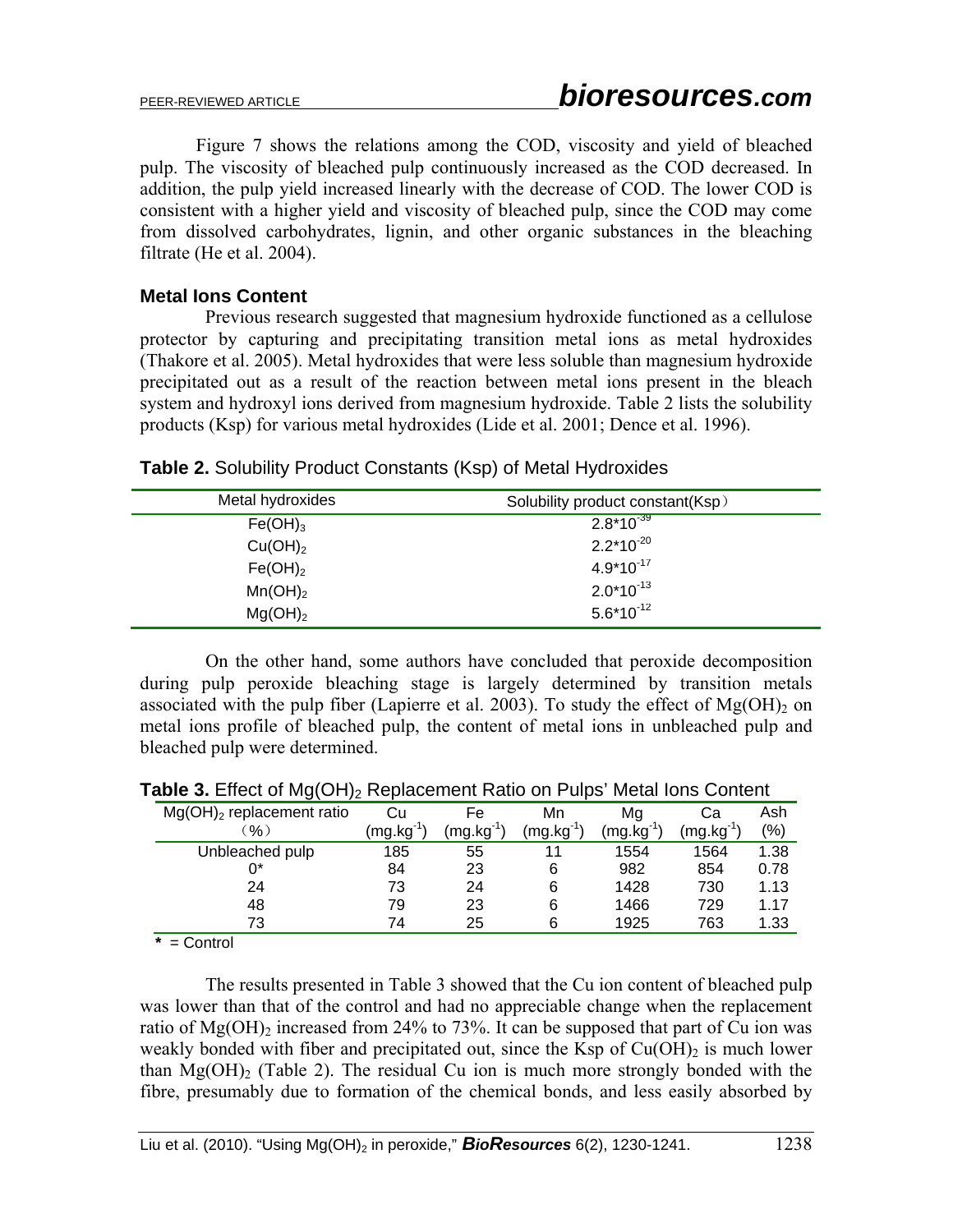$Mg(OH)$ <sub>2</sub> (Norkus et al. 2006). On the other hand, copper species in the solution phase are known to catalyze the decomposition of hydrogen peroxide in the pH range that would be applicable to bleaching with NaOH only (Colodette et al. 1988). Copper loosely bound to the pulp and in the solution phase was apparently adsorbed by colloidal Mg species and became deactivated (Colodette et al. 1989). Therefore, the use of  $Mg(OH)_{2}$ lowered both the amount of active Cu species and the pH of the system. Both effects would be expected to improve the stability of hydrogen peroxide. Table 3 also indicated that the content of Mn ion and Fe ion in the bleached pulp maintained the same level with the increase of  $Mg(OH)_{2}$ . Presumably the Mn and Fe ions were more strongly bonded with cellulose than Cu ion in pulp. It was comprehensible that the residual Mg ion in bleached pulp increased gradually along with the replacement ratio of  $Mg(OH)_{2}$ .

# **CONCLUSIONS**

- 1. Mg(OH)2 significantly improved the peroxide bleaching efficiency and selectivity of wheat straw soda-AQ pulp. The brightness, yield, and viscosity of bleached pulp significantly increased with the increase of replacement ratio of  $Mg(OH)_2$ ; meanwhile the consumption of  $H_2O_2$  significantly decreased. However, at a 100% replacement ratio of  $Mg(OH)_{2}$ , the brightness of bleached pulp was much lower than that of pulp bleached with NaOH as the sole alkaline source. At 48% replacement ratio of Mg(OH)2, the brightness of bleached pulp reached the highest level, 6.4% ISO higher than that of pulp bleached with NaOH as the sole alkaline source, and the viscosity and yield were higher, 107 mL.g<sup>-1</sup> and 7.27%, respectively. The lower solubility and alkalinity of  $Mg(OH)$ <sub>2</sub> was partly responsible for this favorable effect on peroxide bleaching of wheat straw soda-AQ pulp.
- 2. The COD load of filtrates from 24 to 73% replacement ratio of  $Mg(OH)$ <sub>2</sub> peroxide bleaching process were lower (11% to 38%) than that of the filtrate from the NaOH as the sole alkaline source. In addition, the viscosity and yield of bleached pulp continuously increased with the decrease of COD.
- 3. The reduction of Cu ion content was another explanation for the improved peroxide bleaching efficiency and selectivity of wheat straw soda-AQ pulp.

# **REFERENCES CITED**

- Colodette, J. L., Rothenberg, S., and Dence, C. W. (1988). "Factors affecting hydrogen peroxide stability in the brightening of mechanical and chemimechanical pulps. Part I. Hydrogen peroxide stability in the absence of stabilizing systems," *Journal of Pulp and Paper Science* 14, 126-132.
- Colodette, J. L., Rothenberg, S., and Dence, C. W. (1989). "Factors affecting hydrogen peroxide stability in the brightening of mechanical and chemimechanical pulps. Part III: Hydrogen peroxide stability in the presence of magnesium and combinations of stabilizers," *Journal of Pulp and Paper Science* 15(2), 45-51.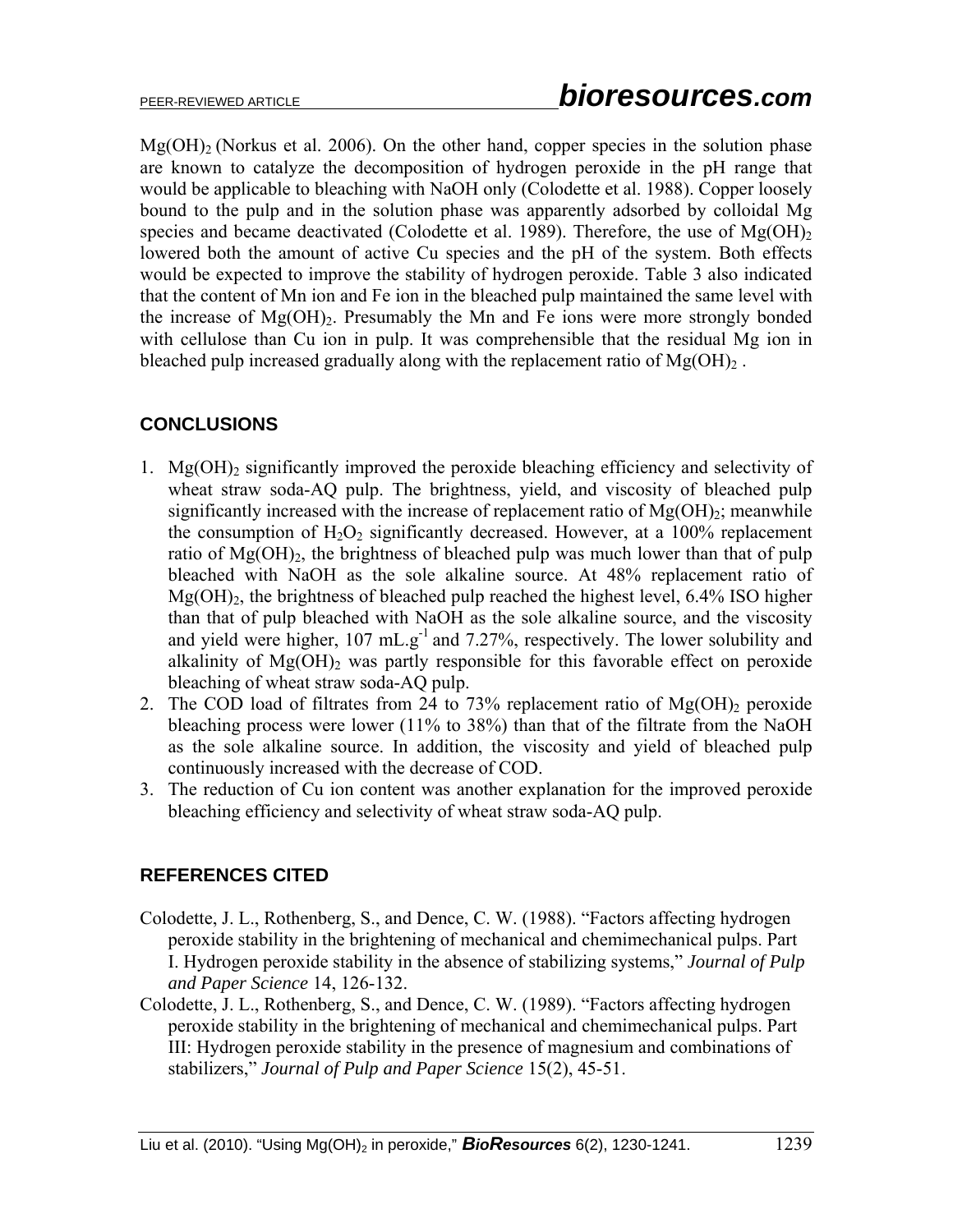- Dence, C. W., and Reeve, D. W. (1996). *Pulp Bleaching: Principles and Practice*, TAPPI Press, Atlanta, page 224.
- Hedjazi, S., Kordsachia, O., Patt, R., Jahan Latibari, A., and Tschirner, U. (2009). "Alkaline sulfite-anthraquinone (AS/AQ) pulping of wheat straw and totally chlorine free (TCF) bleaching of pulps," *Industrial Crops and Products* 29, 28-36.
- He, Z. B., and Ni, Y. H. (2008). "Peroxide bleaching of eucalyptus CTMP using magnesium hydroxide as the alkali source," *Appita* 61(6), 450-455.
- He, Z., Wekesa, M., and Ni, Y. (2004). "Pulp properties and effluent characteristics from the Mg (OH)2 peroxide bleaching process," *Tappi Journal* 3(12), 27.
- He, Z., Ni, Y., and Zhang, E. (2004). "Alkaline darkening and its relationship to peroxide bleaching of Spruce TMP," *J. Wood Chemistry and Technology* 24(1), 1-6.
- Jimenez, L., and Lopez, F. (1993)."Characterization of paper sheets from agricultural residues," *Wood Science and Technology* 27(6), 468-474.
- Johnson, D. A., Park, S., Genco, J. M., Gibson, A., Wajer, M., and Branch, B. (2002). "Hydrogen peroxide bleaching of TMP pulps using Mg(OH)2," *Proceedings of TAPPI Pulping* & *Engineering Conference,* San Diego, Canada, Sept. 7 thru 11.
- Lapierre, L., Berry, R., and Bouchard, J. (2003)."The effect of magnesium ions and chelants on peroxide bleaching," *Holzforschung* 57(6), 627-633.
- Lapierre, L., Bouchard, J., Berry, R. M., and Vanlierop, B. (1995). "Chelation prior to hydrogen peroxide bleaching of kraft pulps – An overview," *Journal of Pulp and Paper Science* 21(8), 268-273.
- Law, K. N., Kokta, B. V., and Mao, C. B. (2001). "Fibre morphology and soda-sulphite pulping of switchgrass," *Bioresource Technology* 77(1), 1-7.
- Li, J., Li, K., Wu, H. M., Li, W. W, Zeng, J., Xu, J., and Chen, K. F. (2009). "Engineering practice of wheat straw OQP<sub>O</sub> bleaching," *China Pulp Paper* 28(6), 38-41.
- Li, Y., and Ni, Y. H. (2006). "Decreasing calcium oxalate scaling by partial replacement of Mg(OH)<sub>2</sub> for NaOH in the peroxide bleaching of mechanical pulps," *Tappi Journal* 5(2), 9-12.
- Li, Y., Rae, M., and Ni, Y. (2004). "Formation of oxalate from the  $Mg(OH)_{2}$ -based peroxide bleaching of mechanical pulps," *Journal of Wood Chemistry and Technology* 24(4), 341-355.
- Lide, D. R. (2001). *Handbook of Chemistry and Physics 82nd Edition*, CRC Press, Boca Raton, pages 8.117-8.120.
- Mota, S. F., Carvalho, M. G. V. S., and Ferreira, L. M. G. (2007). "Pressurized hydrogen peroxide bleaching of Eucalyptus globulus pulps. Part Ⅱ: Kinetics," *Nordic Pulp and Paper Research Journal* 22(1), 23-28.
- Ni, Y. H. (2005). "A review of recent technological advances in the brightening of highyield pulps," *The Canadian Journal of Chemical Engineering* 83(8), 610-617.
- Norkus, E., Vaičiūnienė, J., and Vuorinen, T. (2006). "Removal of transition metals from alkaline suspensions of cellulose pulp using CDTA as chelating agent," *Carbohydrate Polymers* 66(3), 316-320.
- Thakore, A., Oei, J., Ringrose, B., Gibson, A., and Wajer, M. (2005). "The use of magnesium hydroxide as a cost effective cellulose protector in the pressurized alkaline peroxide (Eop) bleaching stage," *Pulp & Paper Canada* 106(5), 121-124.